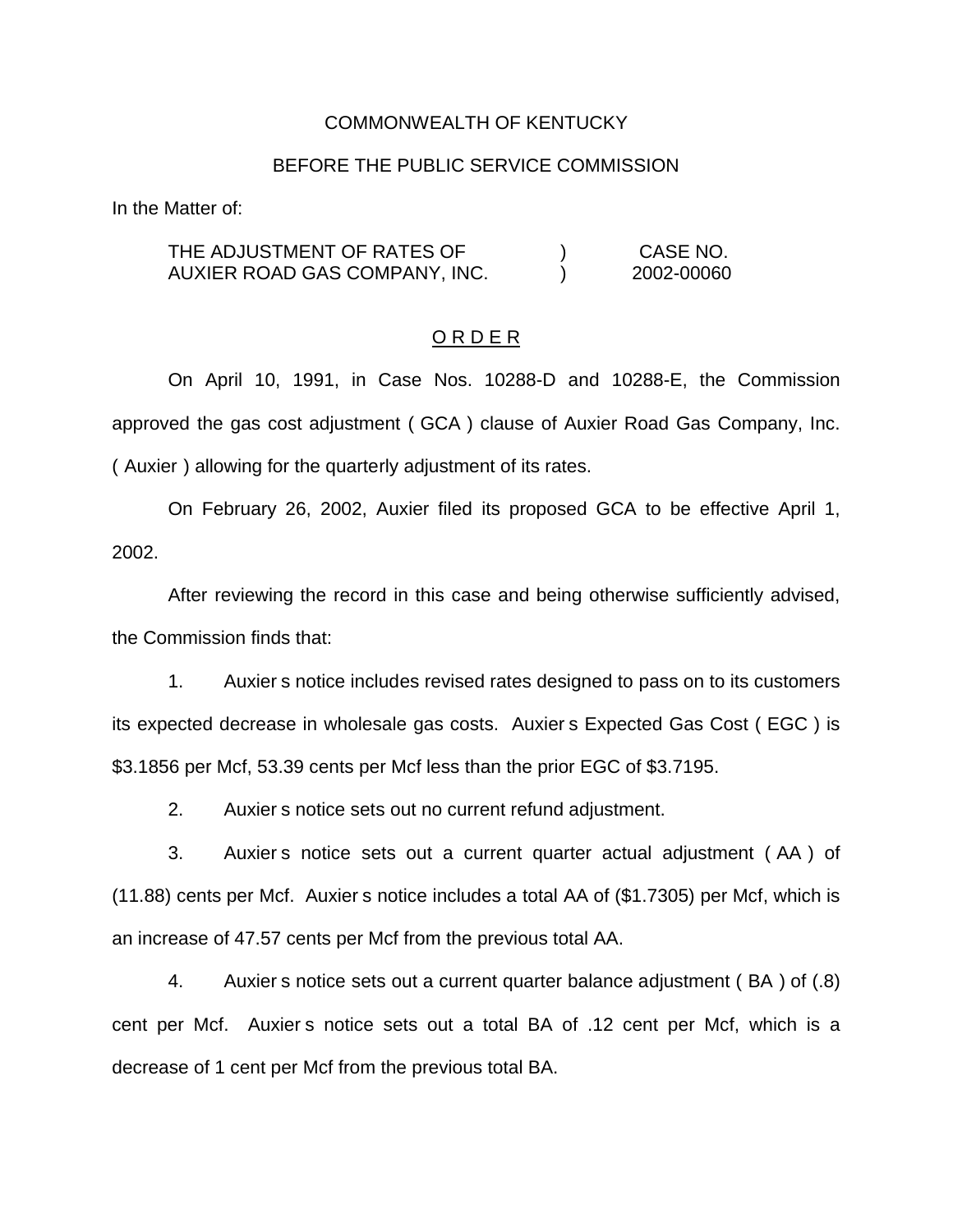5. Auxier s gas cost recovery rate is \$1.4563 per Mcf, which is 6.82 cents less than the previous rate of \$1.5245 per Mcf.

6. The rates in the Appendix to this Order are fair, just and reasonable, in the public interest, and should be approved for service rendered by Auxier on and after April 1, 2002.

IT IS THEREFORE ORDERED that:

1. The rates in the Appendix, attached hereto and incorporated herein, are approved for service rendered on and after April 1, 2002.

2. Within 20 days of the date of this Order, Auxier shall file with this Commission its revised tariffs setting out the rates approved herein.

Done at Frankfort, Kentucky, this 26<sup>th</sup> day of March, 2002.

By the Commission

ATTEST:

 $\longrightarrow \widetilde{W}$